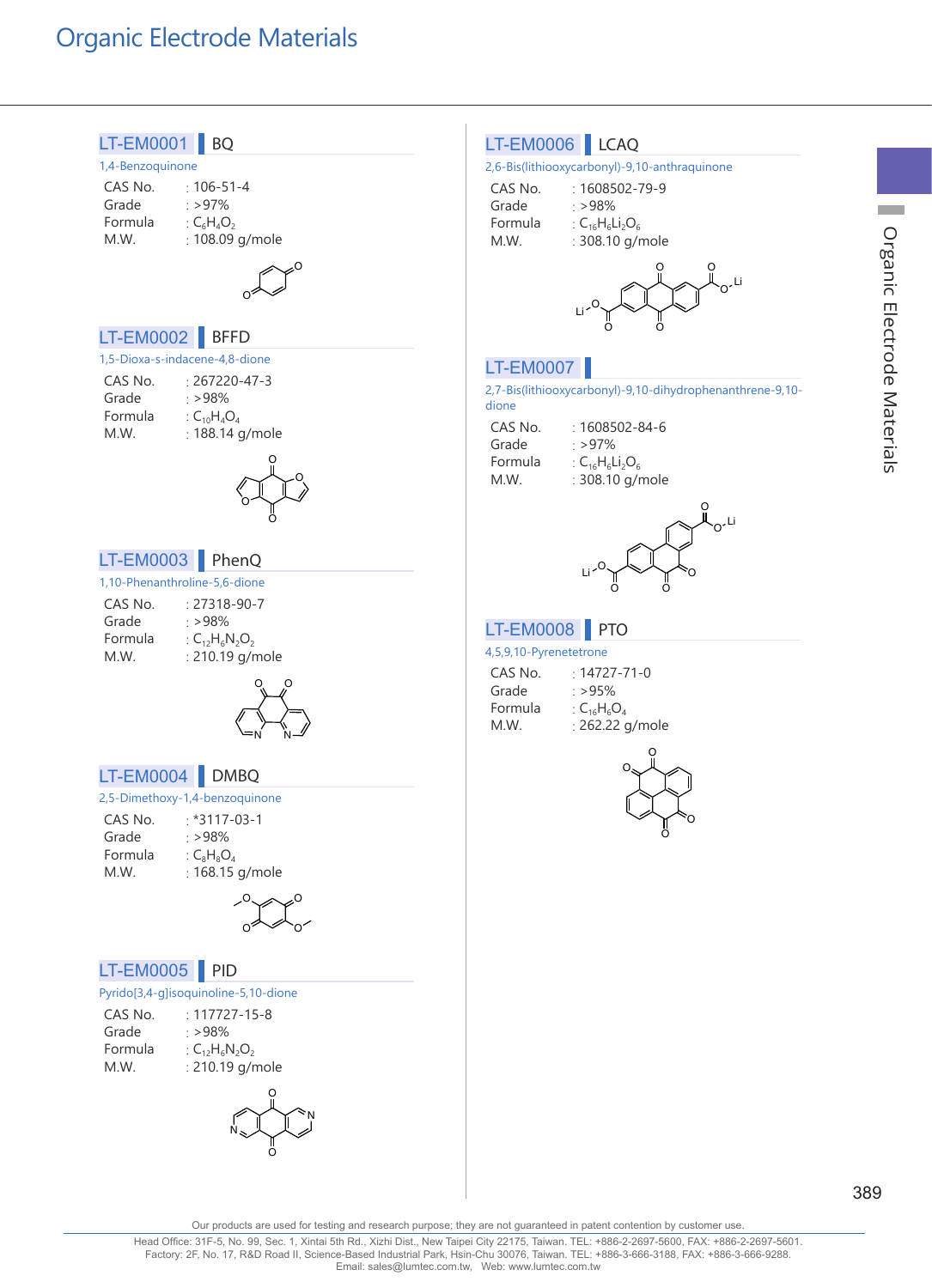

**Contract** 

Our products are used for testing and research purpose; they are not guaranteed in patent contention by customer use

Head Office: 31F-5, No. 99, Sec. 1, Xintai 5th Rd., Xizhi Dist., New Taipei City 22175, Taiwan. TEL: +886-2-2697-5600, FAX: +886-2-2697-5601.<br>Factory: 2F, No. 17, R&D Road II, Science-Based Industrial Park, Hsin-Chu 30076 Email: sales@lumtec.com.tw, Web: www.lumtec.com.tw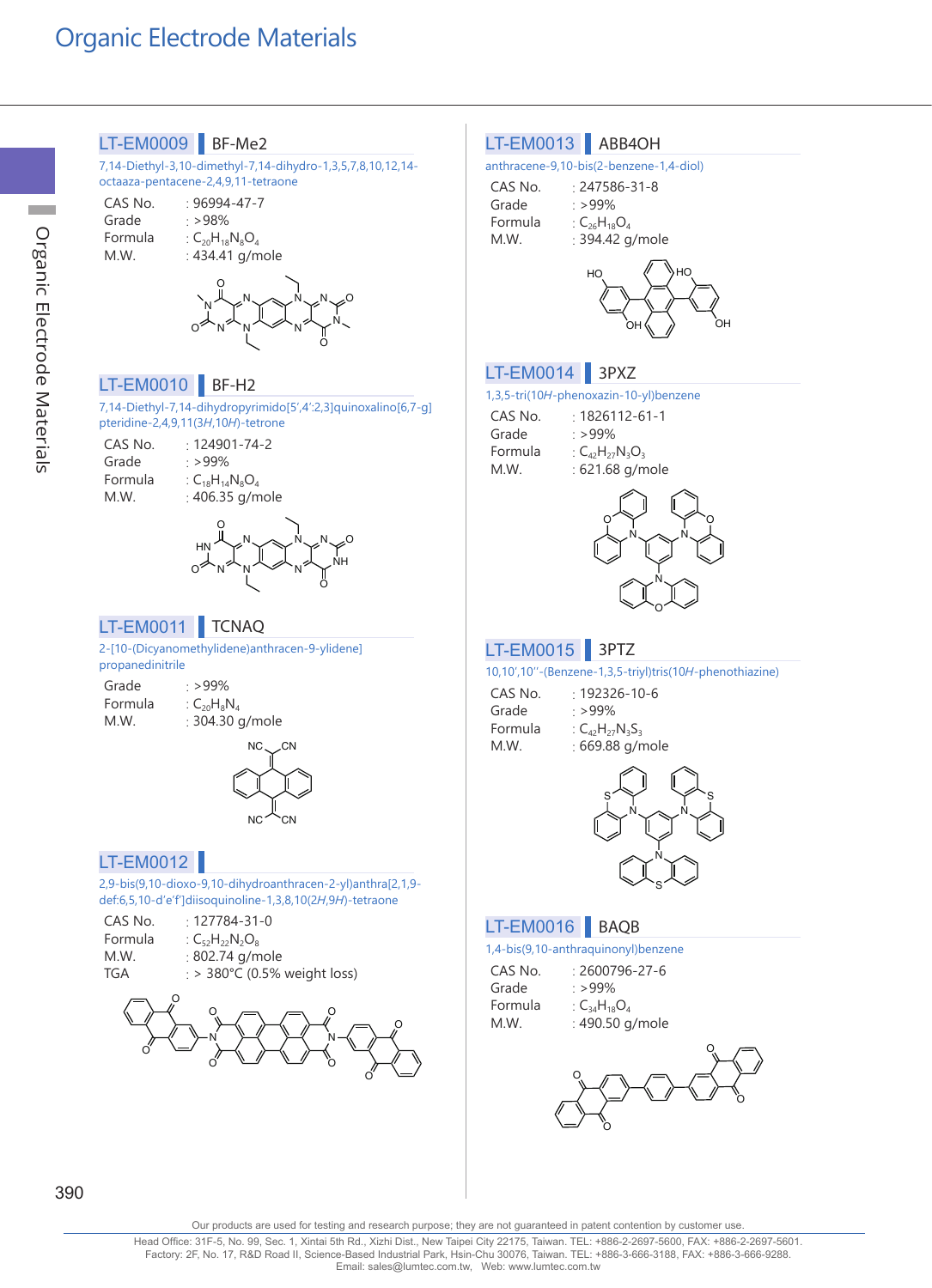## Organic Electrode Materials



Organic Electrode Materials Organic Electrode Materials

**College** 

Our products are used for testing and research purpose; they are not guaranteed in patent contention by customer use.

Head Office: 31F-5, No. 99, Sec. 1, Xintai 5th Rd., Xizhi Dist., New Taipei City 22175, Taiwan. TEL: +886-2-2697-5600, FAX: +886-2-2697-5601.<br>Factory: 2F, No. 17, R&D Road II, Science-Based Industrial Park, Hsin-Chu 30076 Email: sales@lumtec.com.tw, Web: www.lumtec.com.tw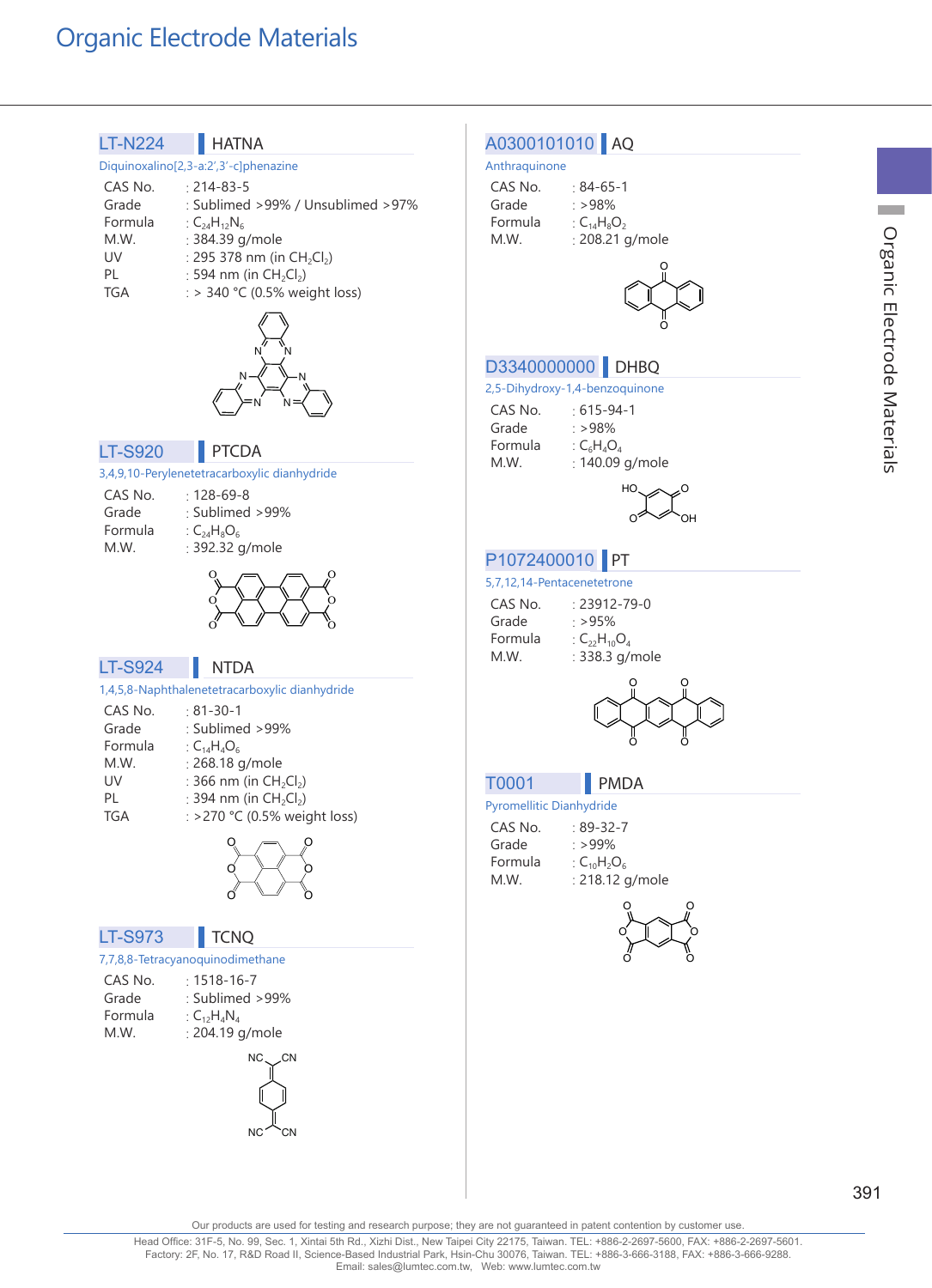

 $\mathcal{L}^{\text{max}}$ 

392

Our products are used for testing and research purpose; they are not guaranteed in patent contention by customer use.